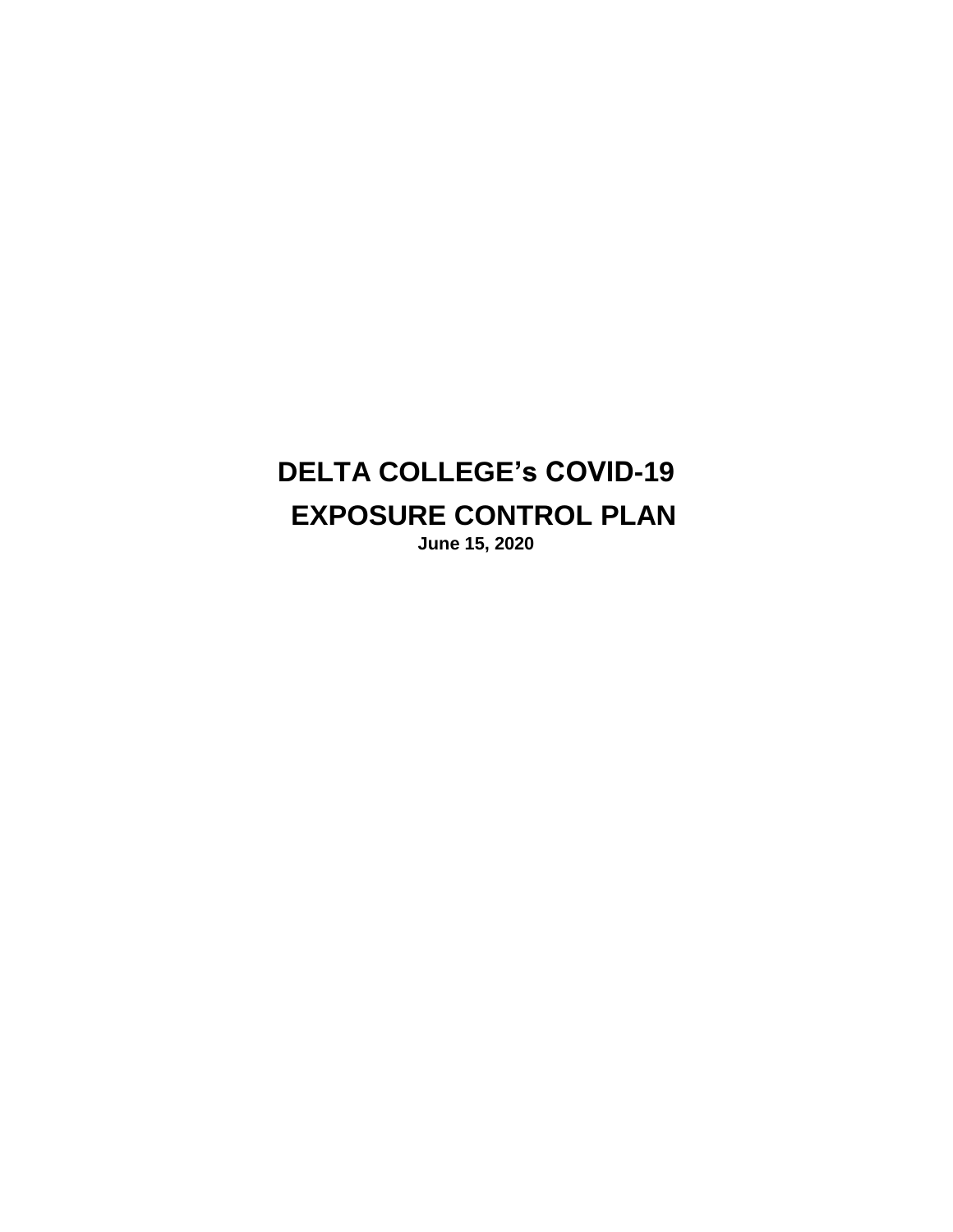# **DELTA COLLEGE COVID-19 EXPOSURE CONTROL PLAN**

#### Purpose

It is the policy of Delta College to provide a safe and healthful work environment for our employees. In pursuit of this endeavor, the following Exposure Control Plan (ECP) has been developed to eliminate or minimize occupational exposure to COVID-19 in accordance with Centers for Disease Control (CDC), Michigan Department of Health and Human Services (MDHHS), and Bay County Health Department.

This ECP includes:

- Determination of employee exposure Screening questions
- Implementation of various methods of exposure control, including:
	- Engineering and work practice controls
	- Housekeeping, and
	- Personal protective equipment (PPE)
- Communication of hazards to employees and training
- Contact tracing procedures.

#### Scope & Application

This ECP applies to all employees, contractors and vendors of Delta College working on any College campus, and any employee while performing College business outside of their home during this COVID-19 pandemic.

#### Employee Exposure Determination

All employees have some degree of occupational exposure to COVID-19 and must comply with the procedures and work practices outlined in this document, including but not limited to:

- Social Distancing Guidelines
- Self-Check Health Screening
- Frequent Hand Washing
- Self-Quarantine (not coming to campus)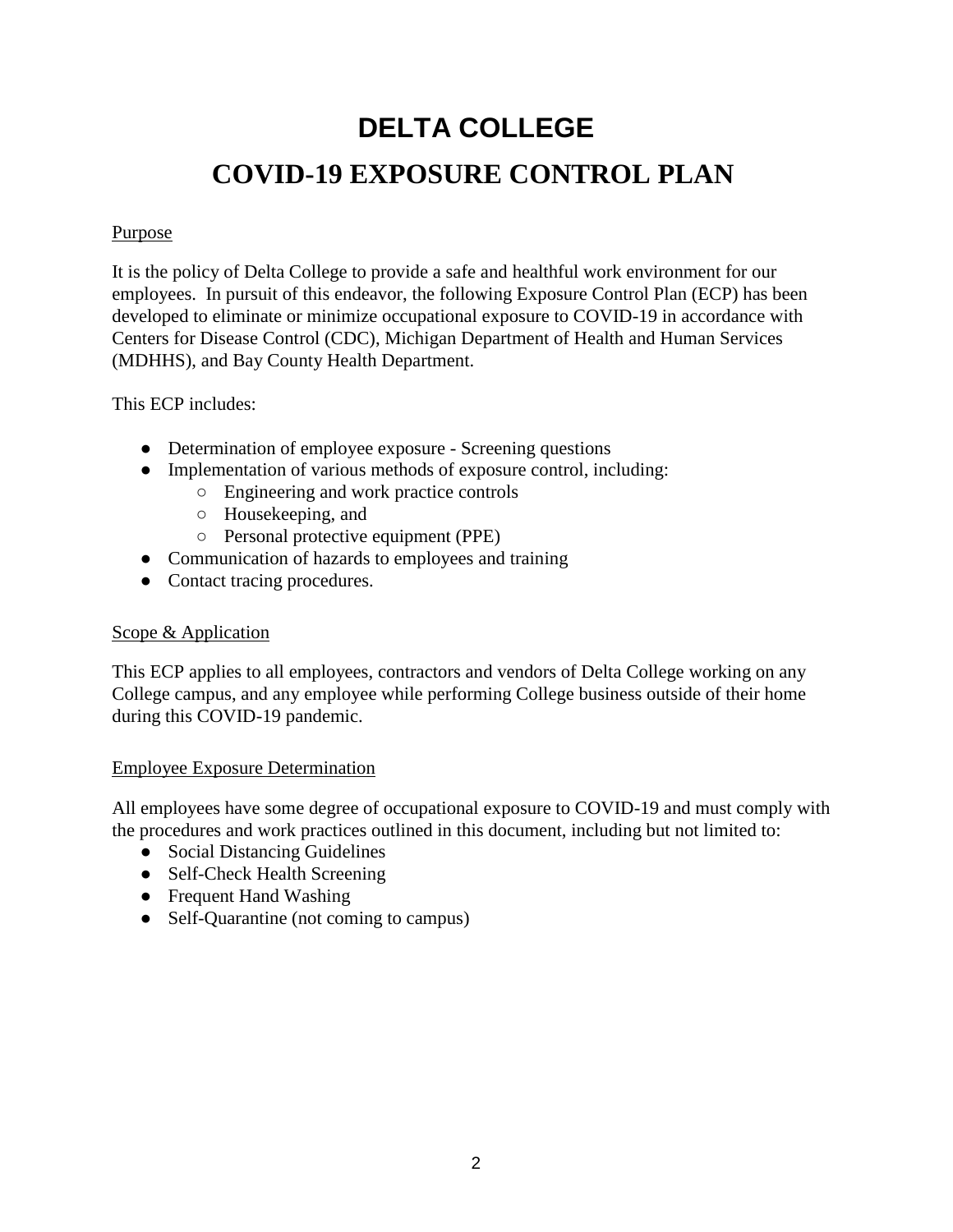DIAGRAM from OSHA 3990-03-2020 High High Medium **Lower Risk (Caution)** 

An employer shall categorize all its employees' jobs into the following risk categories:

VERY HIGH EXPOSURE RISK Jobs with a high potential for exposure to known or suspected sources of COVID-19 during specific medical, postmortem, or laboratory procedures. Workers include: • Healthcare and morgue workers performing aerosol-generating procedures on or collecting/handling specimens from potentially infectious patients or bodies of people known to have, or suspected of having, COVID-19 at the time of death.

HIGH EXPOSURE RISK Jobs with a high potential for exposure to known or suspected sources of COVID-19. Workers in this category include: • Healthcare delivery, healthcare support, medical transport, and mortuary workers exposed to known or suspected COVID-19 patients or bodies of people known to have, or suspected of having, COVID-19 at the time of death.

MEDIUM EXPOSURE RISK Jobs that require frequent/close contact with people who may be infected, but who are not known or suspected patients. Workers in this category include: • Those who may have contact with the general public (e.g., schools, high-population-density work environments, some high-volume retail settings), including individuals returning from locations with widespread COVID-19 transmission.

LOWER EXPOSURE RISK (CAUTION) Jobs that do not require contact with people known to be, or suspected of being, infected. • Workers in this category have minimal occupational contact with the public and other coworkers.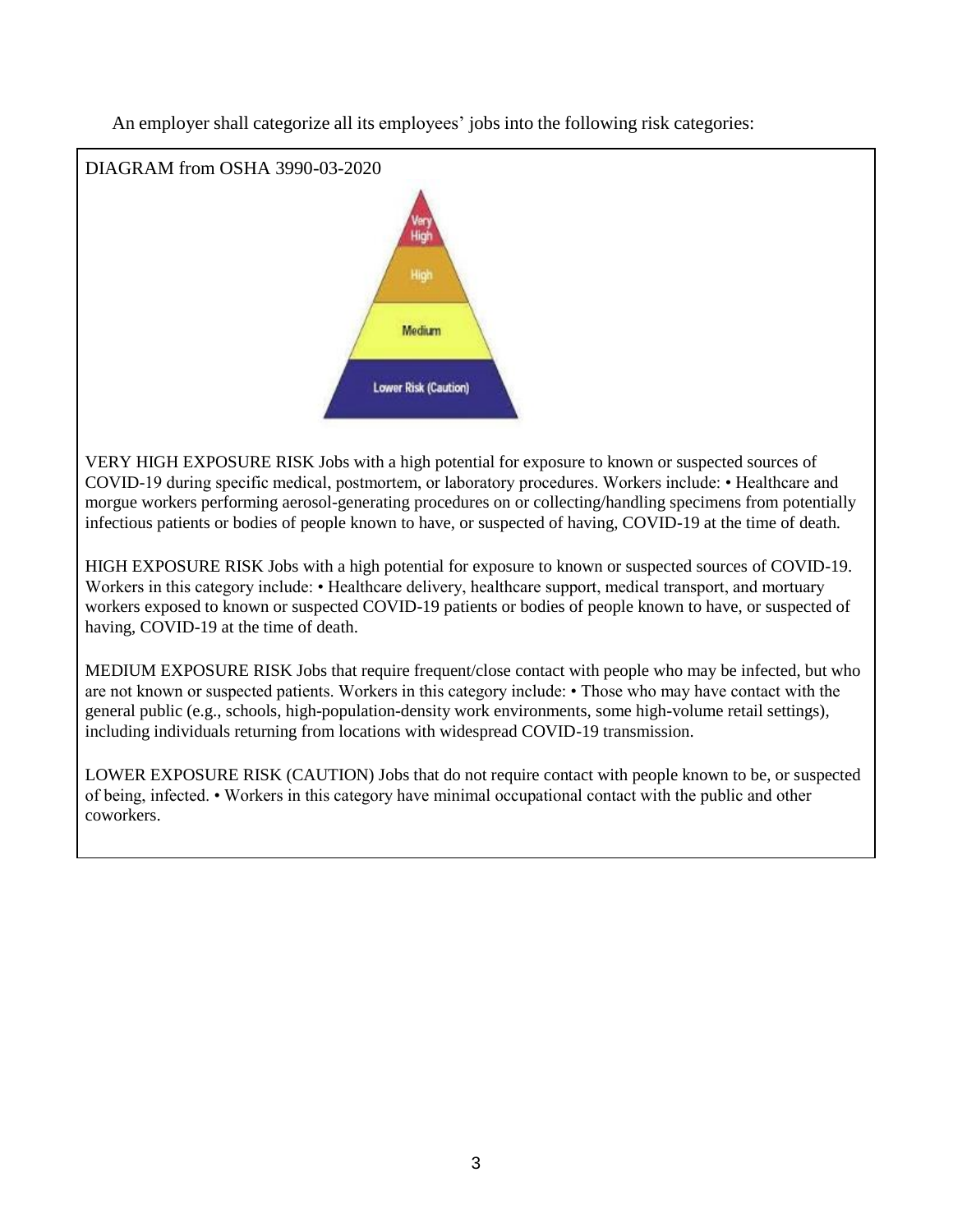Delta College has determined that the following positions/jobs/tasks have been determined to have the following exposure determination(s).

|                                |                           | <b>Qualifying Factors</b>      |
|--------------------------------|---------------------------|--------------------------------|
|                                | <b>Determination</b>      | (i.e. no public contact,       |
| Positions/job/task             |                           | public contact, job task       |
|                                |                           | description)                   |
| Administration/                | Medium Exposure Risk      | Regular contact/interactions   |
| <b>Support Staff employees</b> |                           | with co-workers and students   |
| Faculty employees              | Medium Exposure Risk      | Regular contact/interactions   |
|                                |                           | with co-workers and students   |
|                                |                           |                                |
|                                | <b>High Exposure Risk</b> | Faculty working in             |
|                                |                           | healthcare clinical settings   |
|                                |                           | (will follow safety            |
|                                |                           | requirements of clinical site) |
| Facilities employees           | Medium Exposure Risk      | Regular contact/interactions   |
|                                |                           | with co-workers and students,  |
|                                |                           | cleaning and environmental     |
|                                |                           | responsibilities, shared       |
|                                |                           | equipment                      |
|                                |                           |                                |
|                                |                           |                                |
|                                |                           |                                |
|                                |                           |                                |
|                                |                           |                                |
| Food Services employees        | Medium Exposure Risk      | Regular contact/interactions   |
|                                |                           | with employees and students    |
|                                |                           |                                |
|                                |                           |                                |
| Public Safety employees        | Medium Exposure Risk      | Regular contact/interactions   |
|                                |                           | with employees and students    |
|                                |                           |                                |
|                                | <b>High Exposure Risk</b> | Campus first responders        |
| Student employees              | Medium Exposure Risk      | Regular contact/interaction    |
|                                |                           | with students and co-workers   |

#### Engineering Controls

Delta College has implemented feasible engineering controls to prevent employee exposure to COVID-19. Engineering controls involve isolating employees from workrelated hazards. In workplaces where they are appropriate, these types of controls reduce exposure to hazards without relying on worker behavior and can be the most cost-effective solution to implement.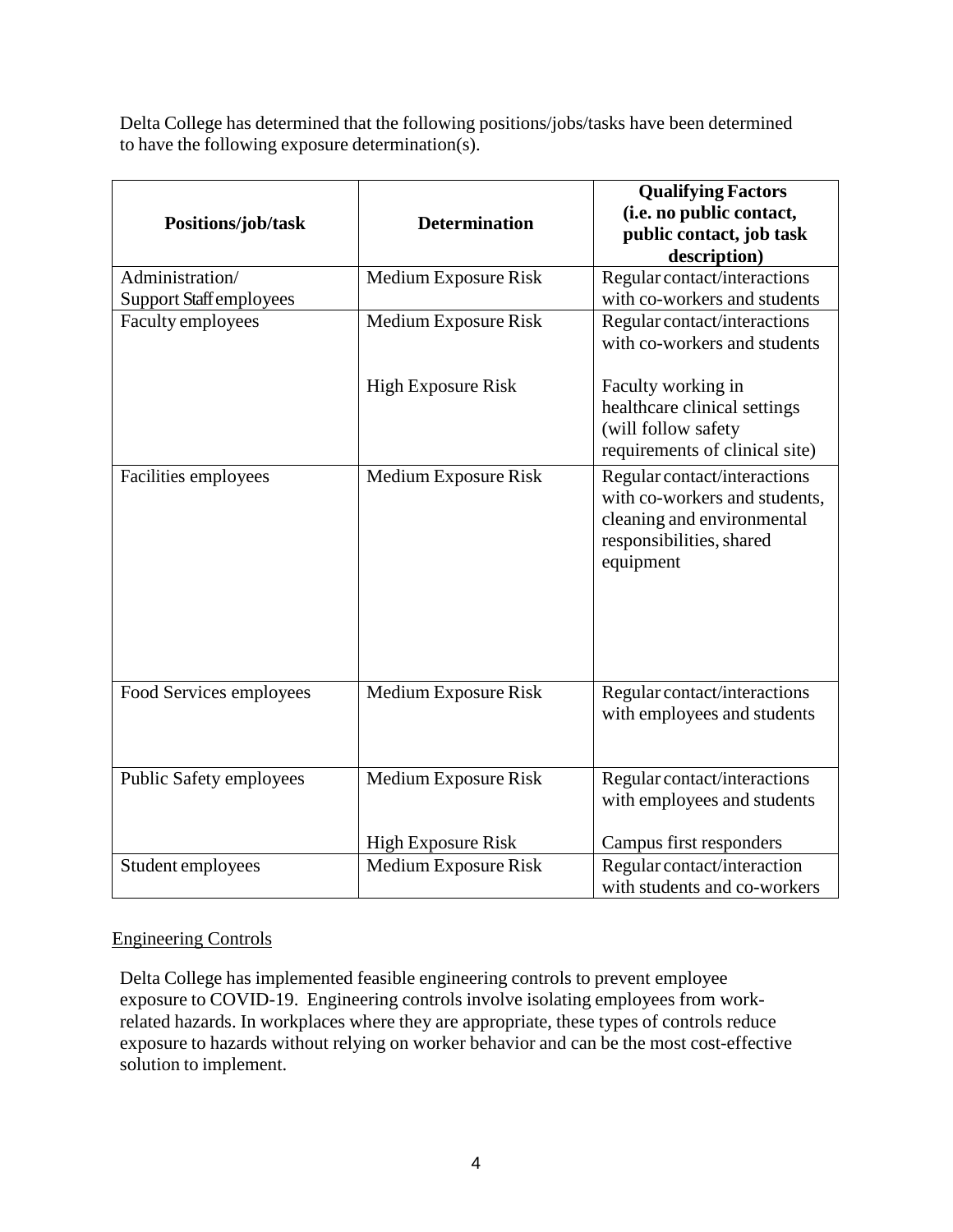The Director of Facilities will be responsible for seeing that the correct engineering controls are chosen, installed and maintained and serviced for effectiveness as often as required.

# **METHODS OF IMPLEMENTATION AND EXPOSURE CONTROL**

All employees performing tasks identified in Employee Exposure Determination will comply with the procedures outlined below.

#### General Methods of Exposure Reduction

- All Delta employees will conform to frequent hand washing.
	- Hand washing is the most effective method of preventing the spread of COVID-19.
	- Proper hand washing is more effective than hand sanitizer.
- ALL Delta employees shall practice social distancing.
	- Keeping six feet between people as much as possible
	- Distances will be marked in queuing areas
	- Seating in waiting areas will be marked to indicate recommended distances
	- Workstations will be staffed to allow for maximum distancing
- Face masks (coverings) are required in all common areas and classrooms for all employees (homemade face masks may be worn if preferred)
- ALL Delta employees shall complete a health assessment survey. Attachment A prior to reporting to work each day. If answering "yes" to any of the screening questions employees **do not report to work** and must contact their supervisor. The supervisor should contact Human Resources.
- Avoid touching your eyes, nose, face or mouth with unwashed hands.
- Where practical employees will refrain from using other employees' computers, desks, and phones.
- All equipment will be disinfected where equipment is shared
- Use of shared non-essential equipment (microwave ranges, coffee makers, refrigerators, etc.) should be avoided. If used, be sure to wipe down before and after use.

### Engineering Controls for Medium Risk Exposure

● Where practical, barriers will be installed to provide a physical separation between the employee and student/customer.

### Administrative Controls for Medium Risk Exposure

• Efforts will be made to eliminate Face-to-Face transactions. Functions such as registration, payment, applications for financial aid, Counseling/Advising, transcript requests, etc… shall be conducted whenever practical via phone, electronic and/or web based methods.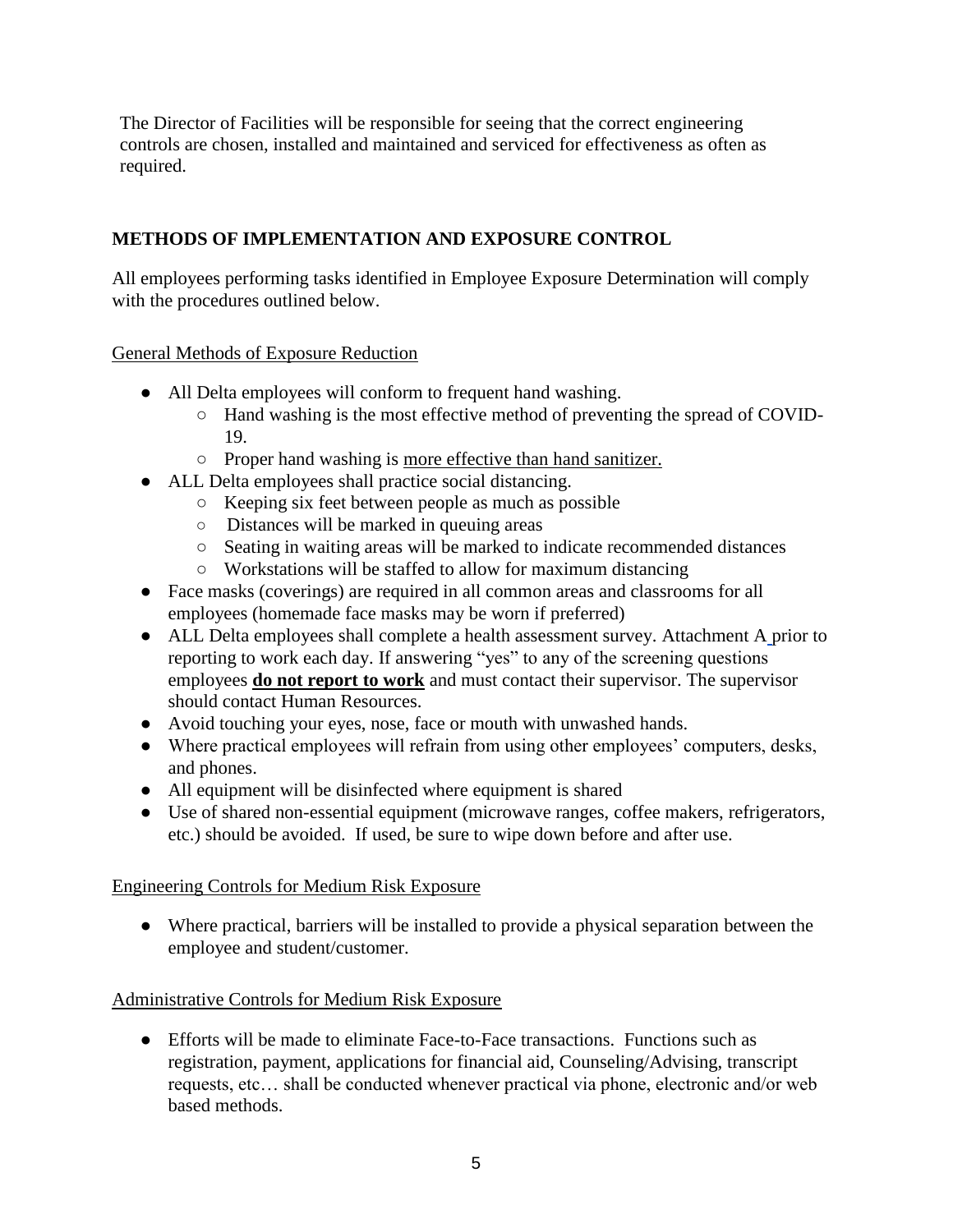- Inform students and patrons of the symptoms of COVID-19 and advise them to not come to campus if they are symptomatic.
- This messaging will be shared through signage and on the college website
- Delta will provide remote work options where feasible

### **Disinfection of Environmental Surfaces**

Delta College will increase facility cleaning and disinfection to limit exposure to COVID-19, especially on high-touch surfaces (for example, door handles), paying special attention to parts, products, and shared equipment (for example tools, machinery, vehicles). Delta College will make cleaning supplies available to employees upon entry and at the worksite.

The Operations Manager will be responsible for seeing that environmental surface in the workplace are cleaned and disinfected. Frequency of such disinfection will be determined in part by factors such as when and how often the environmental surfaces are potentially exposed to SARS-CoV-2. When choosing cleaning chemicals, Delta College will consult information on Environmental Protection Agency (EPA) approved disinfectant labels with claims against emerging viral pathogens. Products with EPA-approved emerging viral pathogens claims are expected to be effective against SARS-CoV-2 based on data for harder to kill viruses. The manufacturer's instructions for use of all cleaning and disinfection products will be strictly adhered to.

The following is a list of environmental surfaces, methods used to disinfect, and the frequency of such disinfection:

| <b>Surface</b>               | <b>Method/Disinfectant Used</b> | <b>Schedule/Frequency</b> |
|------------------------------|---------------------------------|---------------------------|
| High Touch Surfaces $-$ door | Bnc15/Spartan                   | Daily/as needed           |
| handles/hand rails/etc.      | Ph7q/Betco                      |                           |
| Restrooms                    |                                 | Twice per day             |
| Counter tops/work surfaces   |                                 | Daily/as needed           |
|                              |                                 |                           |

Delta College will perform enhanced cleaning and disinfection after persons confirmed to have COVID-19 have been in a work area. In the interim, that work area will be temporarily closed, and employees will be sent home or relocated. Nick Bovid, Director of Facilities will be responsible for seeing that this protocol is followed.

The following methods will be used for enhanced cleaning and disinfection:

This protocol is for cleaning and disinfection of areas where a person with COVID-19 spent time in College spaces. It is applied from 48 hours prior to the onset of symptoms until seven days have passed since the person was present in a College space.

After notification of a person with confirmed COVID-19 on a Delta College campus, the following cleaning and disinfecting protocol will be followed: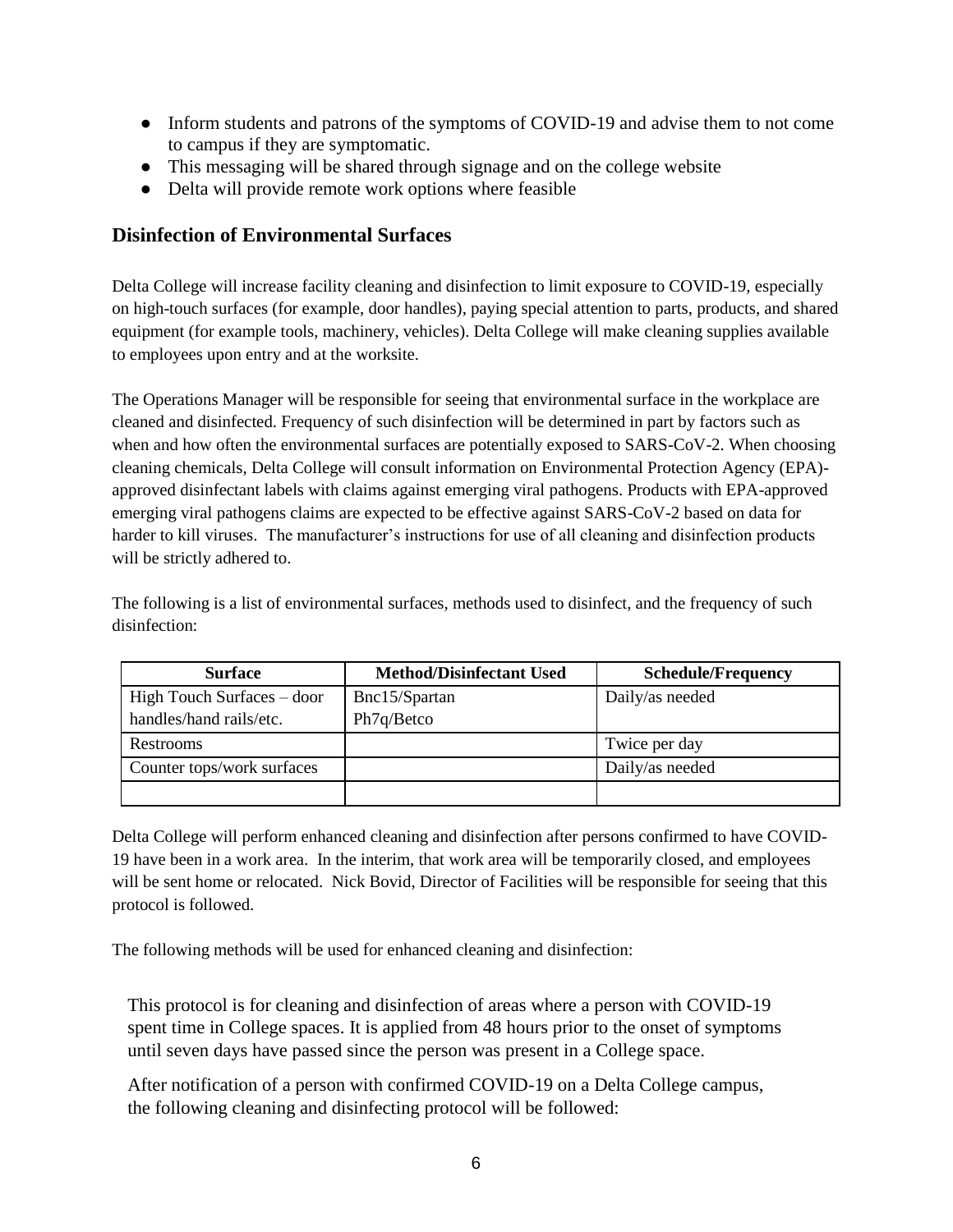- A. Buildings and/or specific rooms and areas where a COVID-19 positive person spent time will be assessed on a case-by-case basis.
- B. Facilities staff will do the following (as applicable):
	- i. Identify areas that require restricted access during and immediately following enhanced cleaning.
	- ii. Communicate with impacted department(s).
	- iii. Coordinate with building managers.
- C. The cleaning crew will:
	- i. Follow the Enhanced Cleaning for Prevention guidance outlined in this document.
	- ii. Open windows to the outside to increase air circulation, if possible.
	- iii. If possible, wait 24 hours after a person with COVID-19 was present in a space prior to beginning cleaning and disinfection.
	- iv. If it is not possible to wait 24 hours, the cleaning crew should increase the level of PPE used while cleaning and disinfecting, including using a N95 filtering respirator (if available).
	- v. If an outside contractor is used for cleaning and disinfection, the proposed scope of work, including the products and their respective safety data sheets (SDSs), and application methods must be provided to Delta College Facilities prior to work commencing.
- D. Wear the required personal protective equipment (PPE) during cleaning and disinfecting:
	- i. Disposable gloves
	- ii. Safety glasses/goggles when there is a potential for splashing/spraying the disinfectant
	- iii. If entering the space less than 24 hours after the ill person was present, the cleaning crew should wear a N95 respirator (if available)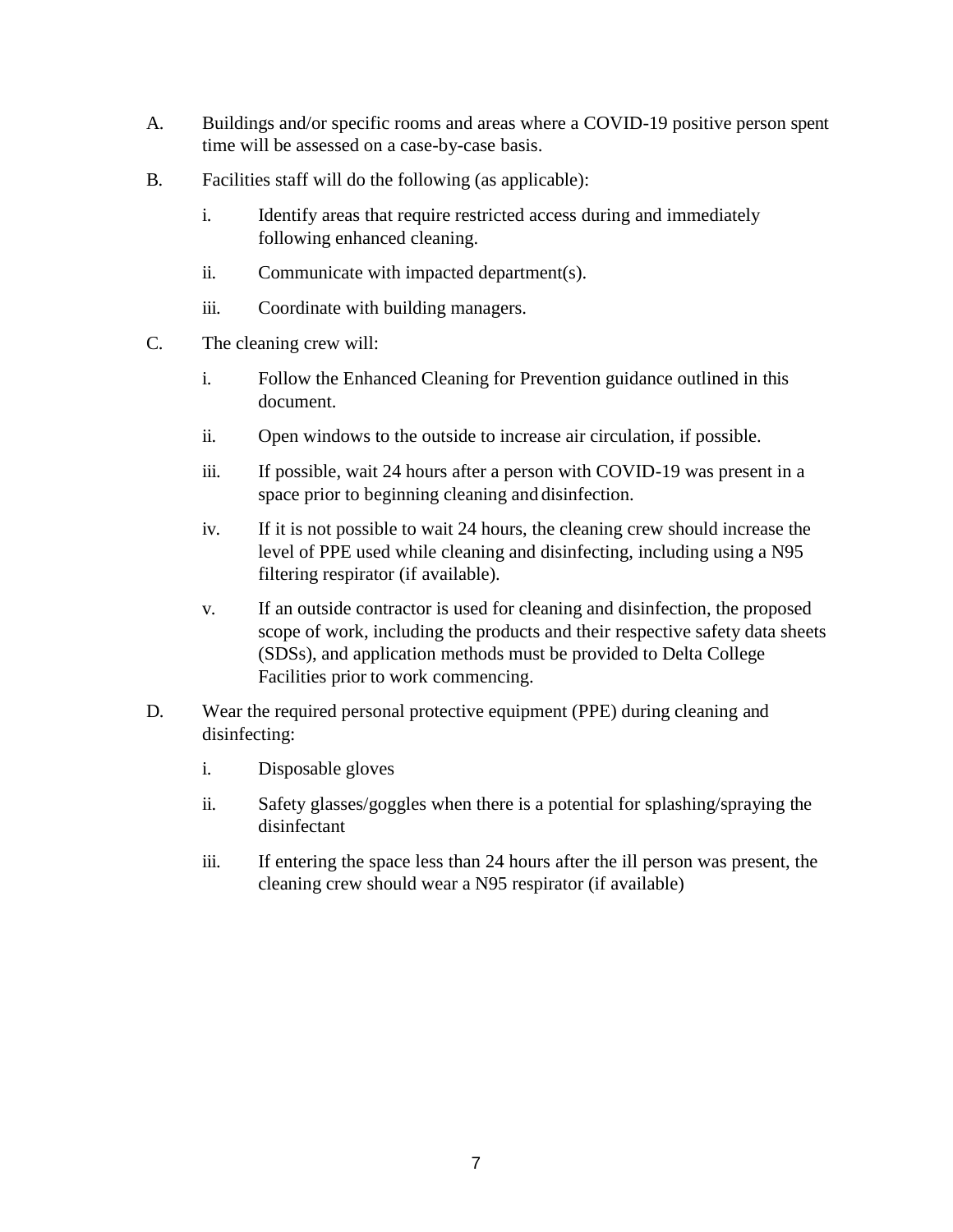#### Housekeeping Requirements

- Delta College has in place a robust facility cleaning procedure where all public spaces are cleaned on a daily basis. These cleaning procedures follow the recommendations put in place by the CDC for disinfecting spaces and high-touch point surfaces such as countertops, toilet rooms, drinking fountains, waiting rooms, seating, door handles and push/pull devices, light switches, etc...
- Employees will be responsible to disinfect their workspace routinely throughout the day. This supplemental cleaning shall include paying specific attention to:
	- Phones
	- Computer Keyboard and Mouse
	- Printers and Copiers
	- Credit Card Devices
	- Power Equipment and Tools
- Each department will develop area specific cleaning procedures base on the usage and needs of the department
- Supplies required for this cleaning will be provided

### Personal Protective Equipment (PPE)

Delta College will provide employees with personal protective equipment for protection from COVID-19 appropriate to the exposure risk associated with the job following the CDC and OSHA guidance applicable to the industry and types of jobs at the workplace and in accordance with latest EO. All types of PPE are to be:

- Determined based upon the hazard to the worker. *Face coverings will be required in all public/shared use spaces and when coworkers/students cannot consistently maintain six feet of separation from other individuals.*
- Consistently and properly worn
- Regularly inspected, maintained, and replaced, as necessary.
- Properly removed, cleaned, and stored or disposed of, as applicable, to avoid contamination of self, others, or the environment.

### Health Screening and Response Procedures

To reduce the risk for exposure to COVID-19, procedures for health screening and responding to potential exposure events have been developed. These procedures will focus on collecting information to reduce or eliminate the spread of COVID-19 at Delta College.

- Employees and students must complete the online health screening questionnaire prior to coming on campus. ([https://apps.delta.edu/CovidScreening/\)](https://nam11.safelinks.protection.outlook.com/?url=https%3A%2F%2Fapps.delta.edu%2FCovidScreening%2F&data=02%7C01%7CMeghan.Sadler%40ellucian.com%7Ce182772334ad410e703708d80d421767%7Cba4f1b25f4f74403892553e24140459f%7C0%7C0%7C637273924811753567&sdata=vvth7NnWFUCACg%2F9rrGQFZNLR5dDKp1EaKTFcWp3WHc%3D&reserved=0)
- Individuals who self-report symptoms or a recent known exposure are not cleared to come to campus.
- Employees who test positive for COVID-19 must notify Human Resources.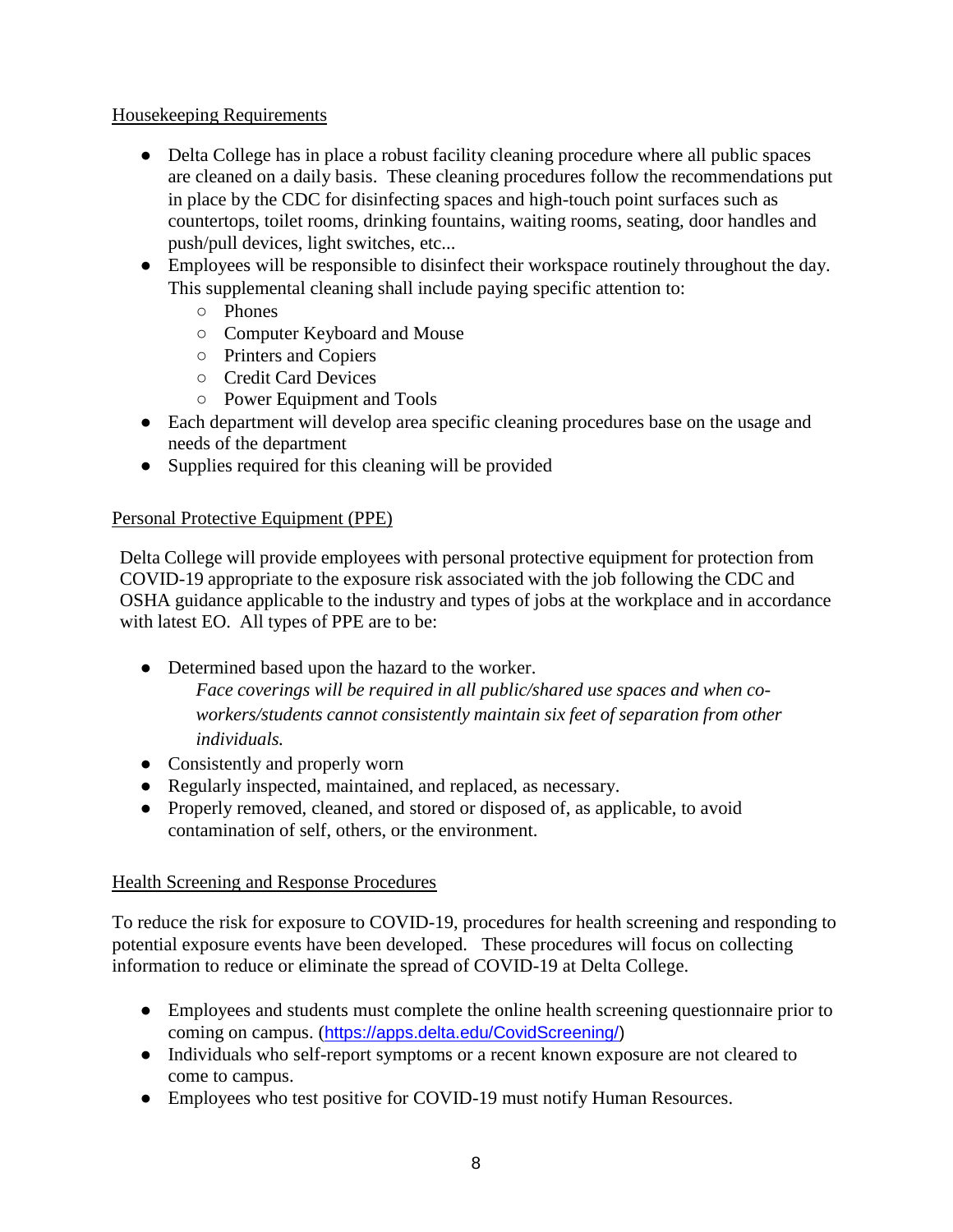• Students who test positive for COVID-19 must notify the Vice President of Student and Educational Services, if they have recently been on campus.

In the event an employee develops COVID-19 symptoms while at work, the following procedures shall be implemented;

- The symptomatic employee shall be directed to leave work by the most direct route and go home or to their health care provider
- The employee will be contacted by Human Resources to conduct Contact Tracing and provide further direction on returning to work
- The employee will be allowed to return to work based on the most current guidance from the CDC and Michigan Department of Health and Human Services

Delta College will physically isolate any employees with known or suspected COVID-19 from the remainder of the workforce, using measures such as, but are not limited to:

- Not allowing known or suspected cases to report to or remain at their work location.
- Sending known or suspected cases to a location (for example, home) where they are selfisolating during their illness.

Delta College has established specific protocols in accordance with the CDC guidance for employees and students that outline the procedures and timeframes for returning to campus following the report of symptoms, high risk exposure and/or positive test results.

### Contact Tracing

In an effort to keep the college community safe Contact Tracing will be performed when the college is informed of any employee, student, and other visitors to the College exhibiting symptoms, and/or confirmed to be positive for COVID-19. Contact Tracing is vital to contain the spread of COVID-19 and only identified close contacts will be interviewed.

- Contact Tracing interviews will be conducted in conjunction with the Bay County Health Department and Delta Human Resources
- Contact Tracing information will be used by the college to inform employees who have had close contact with symptomatic employees.

# Training

The Director of Human Resources coordinate COVID-19 training and ensure compliance with all training requirements.

Train workers on, at a minimum:

● Routes by which the virus causing COVID-19 is transmitted from person to person and environmental surfaces.